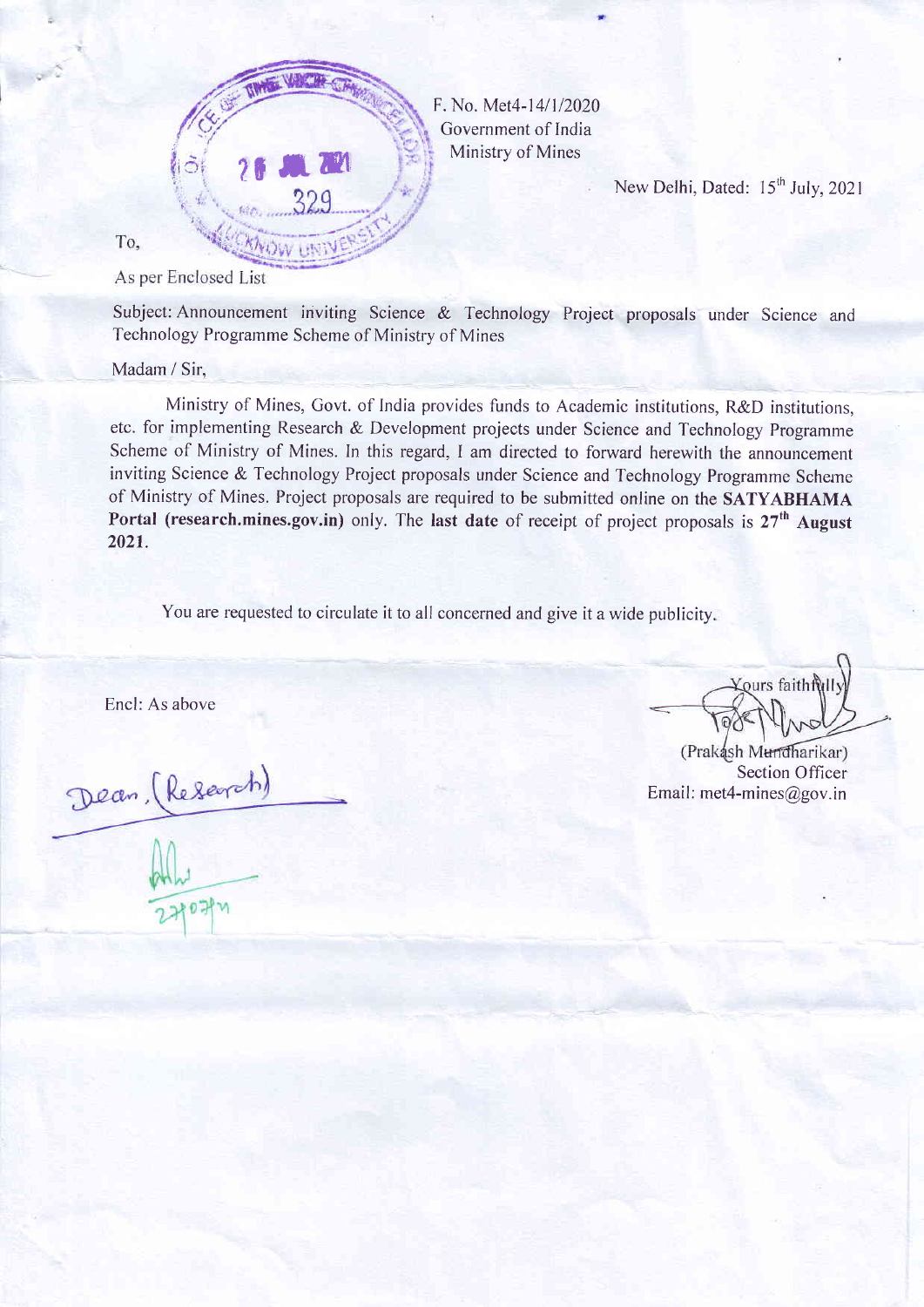## ANNOUNCEMENT

No. Met4-14/1/2020 Government of India **Ministry of Mines** 

## **Invites Science and Technology Project Proposals**

Projects are invited from Academic Institutions, Universities, National Institutes and R&D Institution recognized by the Department of Scientific and Industrial Research, Government of India. for up to 3 years duration in the following thrust areas which have direct bearing on mineral sector. applied and sustainable aspect of mining and industrial applications:

## 2. THRUST AREAS OF RESEARCH IN MINES

ø

The broad thrust areas for supporting Research in Mining are given below:

- Prospecting/exploration for strategic rare and rare earth minerals.  $\mathbf{i}$ .
- Development of new technology for mineral exploration and mining on land and deep sea to  $ii.$ locate and exploit new mineral resources.
- Research in mining methods. This includes rock mechanics, mine designing, mining  $\sim$  iii. equipment, energy conservation, environmental protection and mine safety.
	- Improve efficiency in process, operations, recovery of by-products and reduction in iv. specification and consumption norms.
	- Research in metallurgy and mineral beneficiation techniques to utilize lower grade and finer  $V_{\star}$ size ores.
	- Extraction of value added products from mine waste, plant tailings etc. vi.
	- Development of new alloys and metal related products, etc. vii.
	- Evolve low capital and energy saving processing systems. viii.
	- Production of materials of high purity. ix.
	- Cooperative research among organizations associated with the mineral sector.  $\mathbf{x}$ .
	- Development of new state of art technologies for geological surveys to generate base line xi. geoscience data.

Additional weightage for consideration of support will be given in the following conditions:

- a. Preference for projects submitted by scientific/academic institution with collaboration with the concerned industry.
- b. Encouragement for proposals with higher Technology Readiness Level (TRL), ideally leading to pilot scale plants, for projects on high purity materials, advanced alloy products, waste utilisation, recovery from slags/tailings, recycling, urban mining etc.
- c. Encouragement for proposals with pre-developed proof of concept.
- d. Mineral deposit targeting based on the geoscience data made available in public domain by GSI.
- e. The research / academic institutes may access and collaborate with government agencies for laboratory support for developing project proposals in coordination with them.
- f. Preference for projects on development of products or on materials, which have possibilities of import substitution.

## 3. Scientific and Technical Merit and relevance to Industry

All organization should follow the instructions given below before submitting the project proposals to the Ministry:-